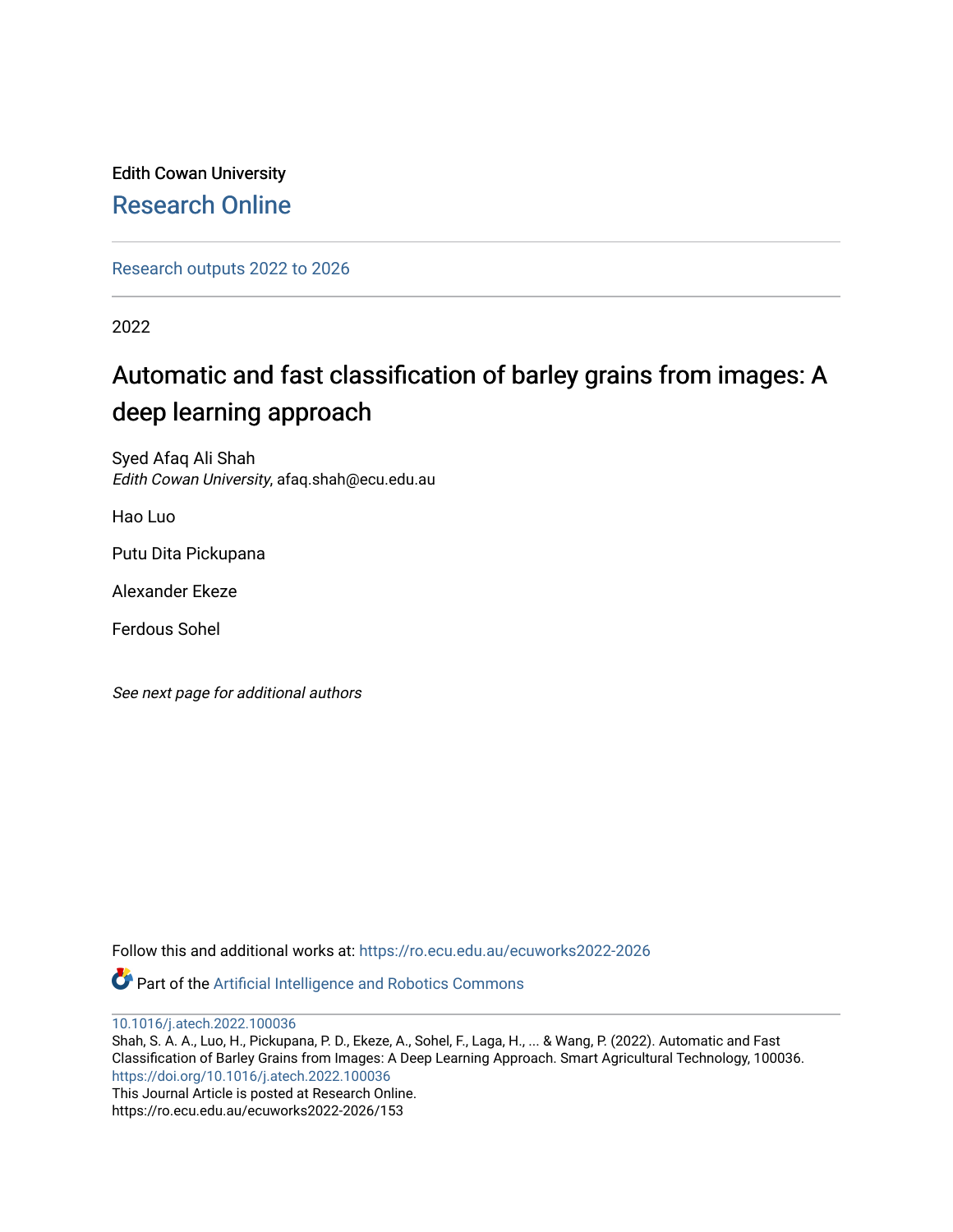### Authors

Syed Afaq Ali Shah, Hao Luo, Putu Dita Pickupana, Alexander Ekeze, Ferdous Sohel, Hamid Laga, Chengdao Li, Blakely Paynter, and Penghao Wang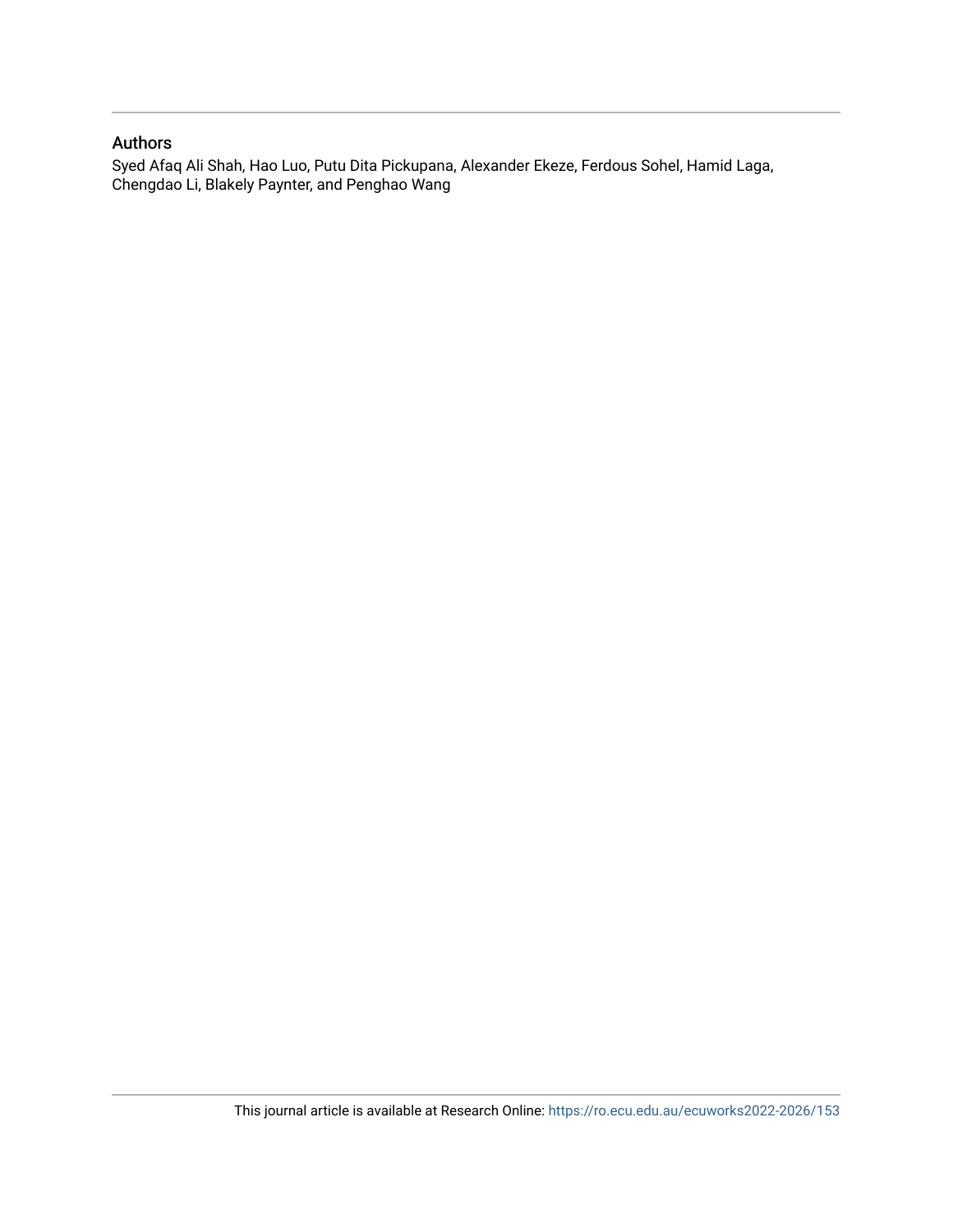Contents lists available at [ScienceDirect](http://www.ScienceDirect.com)





Smart Agricultural Technology

journal homepage: [www.elsevier.com/locate/atech](http://www.elsevier.com/locate/atech)

## Automatic and fast classification of barley grains from images: A deep learning approach



Syed Afaq Ali Shah $^{\rm a,b}$ , Hao Luo $^{\rm d}$ , Putu Dita Pickupana $^{\rm b}$ , Alexander Ekeze $^{\rm b}$ , Ferdous Sohel $^{\rm b,f,\ast}$ , Hamid Laga<sup>b</sup>, Chengdao Li<sup>d,e</sup>, Blakely Paynter<sup>e</sup>, Penghao Wang<sup>c,</sup>\*

<sup>a</sup> *Centre for AI and Machine Learning, Edith Cowan University, Australia*

<sup>b</sup> *Information Technology, Murdoch University, Australia*

<sup>c</sup> *College of Science, Health, Engineering and Education, Murdoch University, Australia*

<sup>d</sup> *Western Crop Genetic Alliance, Murdoch University, Australia*

<sup>e</sup> *Department of Primary Industries and Regional Development, Australia*

<sup>f</sup> *Centre for Crop and Food Innovation, Murdoch University, Australia*

ARTICLE INFO

*Keywords:* Barley identification Deep learning Transfer learning Feature extraction

#### A B S T R A C T

Australia has a reputation for producing a reliable supply of high-quality barley in a contaminant-free climate. As a result, Australian barley is highly sought after by malting, brewing, distilling, and feed industries worldwide. Barley is traded as a variety-specific commodity on the international market for food, brewing and distilling enduse, as the intrinsic quality of the variety determines its market value. Manual identification of barley varieties by the naked eye is challenging and time-consuming for all stakeholders, including growers, grain handlers and traders. Current industrial methods for identifying barley varieties include molecular protein weights or DNA based technology, which are not only time-consuming and costly but need specific laboratory equipment. On grain receival, there is a need for efficient and low-cost solutions for barley classification to ensure accurate and effective variety segregation. This paper proposes an efficient deep learning-based technique that can classify barley varieties from RGB images. Our proposed technique takes only four milliseconds to classify an RGB image. The proposed technique outperforms the baseline method and achieves a barley classification accuracy of 94% across 14 commercial barley varieties (some highly genetically related).

#### **1. Introduction**

Barley is the fourth largest grain crop in the world after wheat, maize, and rice. It is commonly used in breads, soups, stews, and health products, though it is primarily grown as animal fodder and as a source of malt for alcoholic beverages. Barley is Australias second-largest crop in volume after wheat. Australian growers annually produce around 2.3 million tons of malting barley and 6 million tons of feed barley. Australian grain accounts for approximately 60 per cent of the total crop exported each year [\[1\].](#page-6-0)

The Australian barley industry currently performs a visual inspection to classify barley in the field for variety purity and at receival stations for segregation. Grain that meets industry standards for receival as malt barley is segregated by variety. Barley is required for a minimum of 95 per cent of variety purity to be traded as malt barley. However, manual identification of the barley crop is slow and subjective and can vary from one technician to another based on their experience. Furthermore, visual identification cannot quantify the variety or the purity of the load on receival in real-time. Therefore, there is a need to develop an automatic and reliable method for classifying and identifying the barley grain with an objective quality assessment [\[2\].](#page-6-0)

Current lab-based barley classification methods such as protein molecular weight and DNA fingerprinting technology are timeconsuming and require specialised equipment for barley classification (variety identification). The protein molecular weight approach, for example, can take 12 to 14 hours to produce the desired barley classification. If implemented on receival, it would create a bottleneck in delivering barley to a bulk handler. There is, therefore, a need for the development of efficient and portable techniques for barley classification at grain receival points in real-time.

This paper addresses those challenges by developing an automatic technique for barley classification using RGB images. Machine learning has progressed dramatically in recent years, from laboratory implementation to practical technology in widespread commercial use [\[3\].](#page-6-0) Machine learning has emerged as the most appropriate for developing functional software for computer vision, speech recognition, natural lan-

<sup>∗</sup> Corresponding authors. *E-mail addresses:* [afaq.shah@ecu.edu.au](mailto:afaq.shah@ecu.edu.au) (S.A.A. Shah), [F.Sohel@murdoch.edu.au](mailto:F.Sohel@murdoch.edu.au) (F. Sohel), [p.wang@murdoch.edu.au](mailto:p.wang@murdoch.edu.au) (P. Wang).

<https://doi.org/10.1016/j.atech.2022.100036>

2772-3755/© 2022 The Authors. Published by Elsevier B.V. This is an open access article under the CC BY-NC-ND license [\(http://creativecommons.org/licenses/by-nc-nd/4.0/\)](http://creativecommons.org/licenses/by-nc-nd/4.0/)

Received 27 September 2021; Received in revised form 20 December 2021; Accepted 11 January 2022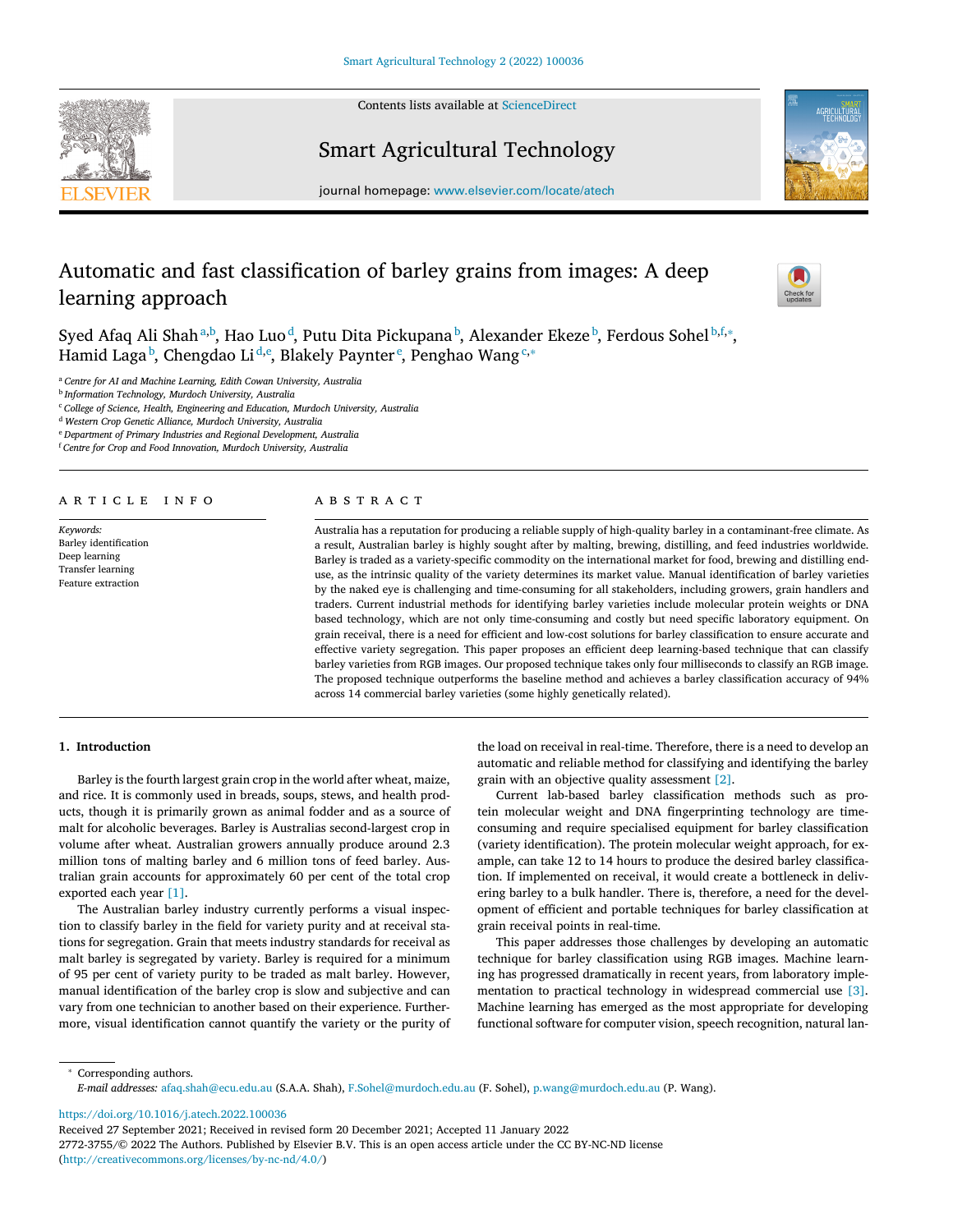guage processing, robot control, and other applications [\[4–6\]](#page-6-0). In addition, artificial neural networks have emerged as one of the popularly used techniques for cereal grain classification and identification [\[7–9\].](#page-6-0) Artificial neural networks have emerged as one of the most used techniques for cereal grain classification and identification tasks [\[11\].](#page-6-0)

Inspired by the advent and performance of machine learning for image classification, we propose a deep learning method for barley classification. Deep learning has shown unprecedented performance for several natural image processing tasks, including object recognition, segmentation and detection. Some of the recent deep learning systems have achieved comparable performance to humans for recognition and classification [\[12–14\]](#page-6-0). Our proposed system can classify different barley types with high accuracy. Our grain image dataset consists of 1432 RGB images of thirteen Barley Australia accredited malt barley varieties (Bass, Baudin, Buloke, Commander, Compass, Flinders, Granger, La Trobe, Litmus, RGT Planet, Scope CL, Spartacus CL and Westminster) and one Barley Australia accredited food barley variety (Hindmarsh). Details of the dataset are provided in Section 3.

The contributions of this paper are summarised as follows:

- A deep learning approach for the automatic and efficient classification of barley grain images has been proposed.
- A barley dataset containing RGB images of 14 different barley varieties with data augmentation to increase the number of images.
- Extensive evaluation of the proposed technique on our barley dataset.

The rest of this paper is organised as follows. Literature review is provided in the next section. Our dataset is introduced and discussed in Section 3. Proposed methodology is described in Section 4. Experimental results are reported in Section 5 and the paper is concluded in Section 6.

#### **2. Related work**

#### *2.1. Traditional approaches*

Barley is traded as a variety-specific commodity on the international food, brewing and distilling markets as the intrinsic quality of the variety determines the market value. The varieties of barley have a genealogical structure that makes it hard to identify with the human eye. The barley supply chain in Australia typically applies lab-based analyses to determine variety type, but this cannot be done in real-time.

#### *2.1.1. Protein molecular weight*

Protein molecular weight has been the traditional way of identifying barley varieties. The approach relies on one or a very limited number of carefully selected proteins, whose molecular weights are measured by traditional molecular approaches, such as sedimentation equilibrium ultracentrifugation [\[15,16\]](#page-6-0).

The variety identification is achieved then by evaluating the difference in their molecular weights. This is because morphological characterisation of barley varieties is genetically separate and thus lead to variation in molecular weights of the associated proteins [\[16\].](#page-6-0) However, identification based on molecular weight is not reliable and becomes rather difficult in distinguishing between closely related varieties. The other drawback is such identification involves complicated experimental procedures and time-consuming.

A study on genetic and morphological characterisation of barley variety shows that the genetic analysis indicated that there are genetically separate but not distinct regulatory controls on vegetative and inflorescence axillary development [\[17\].](#page-6-0) Therefore, with the level of molecular weights, it is possible to identify or determine the relationship between varieties of barley likewise other cereal crops, but it does not guarantee accurate results it has difficulty in distinguishing between closely related varieties and time-consuming. These methods have difficulty to distinguish closely-related barley varieties.

#### *2.1.2. DNA Fingerprinting technology*

DNA fingerprinting technology currently developed by Western Barley Genetics Alliance indicated that the newly developed technologys molecular test would lead to fast and accurate results thereby providing growers, plant breeders, seed companies and marketers with more confidence in the identity and purity of Australian barley varieties [\[1\].](#page-6-0) However, it was indicated that the test takes less than two hours, compared with days or weeks for the traditional test, and the cost was less than \$100 per sample [\[1\].](#page-6-0)

This lengthy process and cost are also seen as significant flaw about the new technology while with machine learning, a user can take pictures of the barley at the receival points and automatically the barley variety can be identified, which is the essence of this research and implementations.

#### *2.2. Computer vision approaches*

Artificial neural networks are regarded as one of the machine learning algorithms that gained acceptance for cereal grain classification and identification problems.

Szczypinsik et al. [\[18\]](#page-6-0) developed a technique to separate varieties of barley using computer vision and an artificial neural network (a threelayer network) as the classification reference method. The study aims to identify barley varieties based on shape, colour, and texture of the grain in the images. They were able to get 67 to 86% accuracy with the neural network classifier [\[18\].](#page-6-0)

Visen et al., [\[11\]](#page-6-0) proposed a four-layer back-propagation neural network to classify cereal grain and dockage. Their proposed method achieved an accuracy of 90% and they used a combination of morphological, colour, and texture as the feature of the model.

Kozowski et al. [\[19\]](#page-6-0) proposed a technique for varietal classification of barley for malting. They used convolutional neural networks (CNNs) and compared their method with other existing techniques. Their experimental results demonstrate the superior performance for the recognition of individual kernel variety. Their proposed methods achieved an improvement of 40% in classification accuracy.

Based on the previous works, it can be noted that CNNs have achieved superior performance for the task of image classification. Machine learning, especially deep learning, has become more popular because of its compelling performances in the various task. For image classification tasks, CNN has been the most extensively studied algorithm. CNN is a deep learning architecture inspired by the natural visual perception mechanism of living creatures [\[20\].](#page-6-0) CNN uses multiple hidden layers, such as the convolutional layer, the pooling layer, and the fully connected layer.

Based on all those studies, it is hypothesised that CNN and its variants will perform barley image classification with greater accuracy.

#### **3. Barley dataset**

#### *3.1. Image data*

Our barley grain dataset was developed at The Western Crop Genetic Alliance at Murdoch University. The samples include 13 Barley Australia accredited malt barley varieties including Bass, Baudin, Buloke, Commander, Compass, Flinders, Granger, La Trobe, Litmus, RGT Planet, Scope CL, Spartacus CL, and Westminster, and one Barley Australia accredited food variety, Hindmarsh. There was a degree of genetic relatedness in the varieties imaged [\(Fig.](#page-5-0) 2). For example, Scope CL was developed through mutagenesis of Buloke and is agronomically similar to Buloke, except it is tolerant of the imidazolinone group of herbicides. Commander represents three-quarters of the parentage of Compass, while Baudin is a parent of Flinders. The other four varieties are genetically different to each other.

RGB images of grain were taken in a controlled environment. The grains were captured from the back and the front side. There were 1432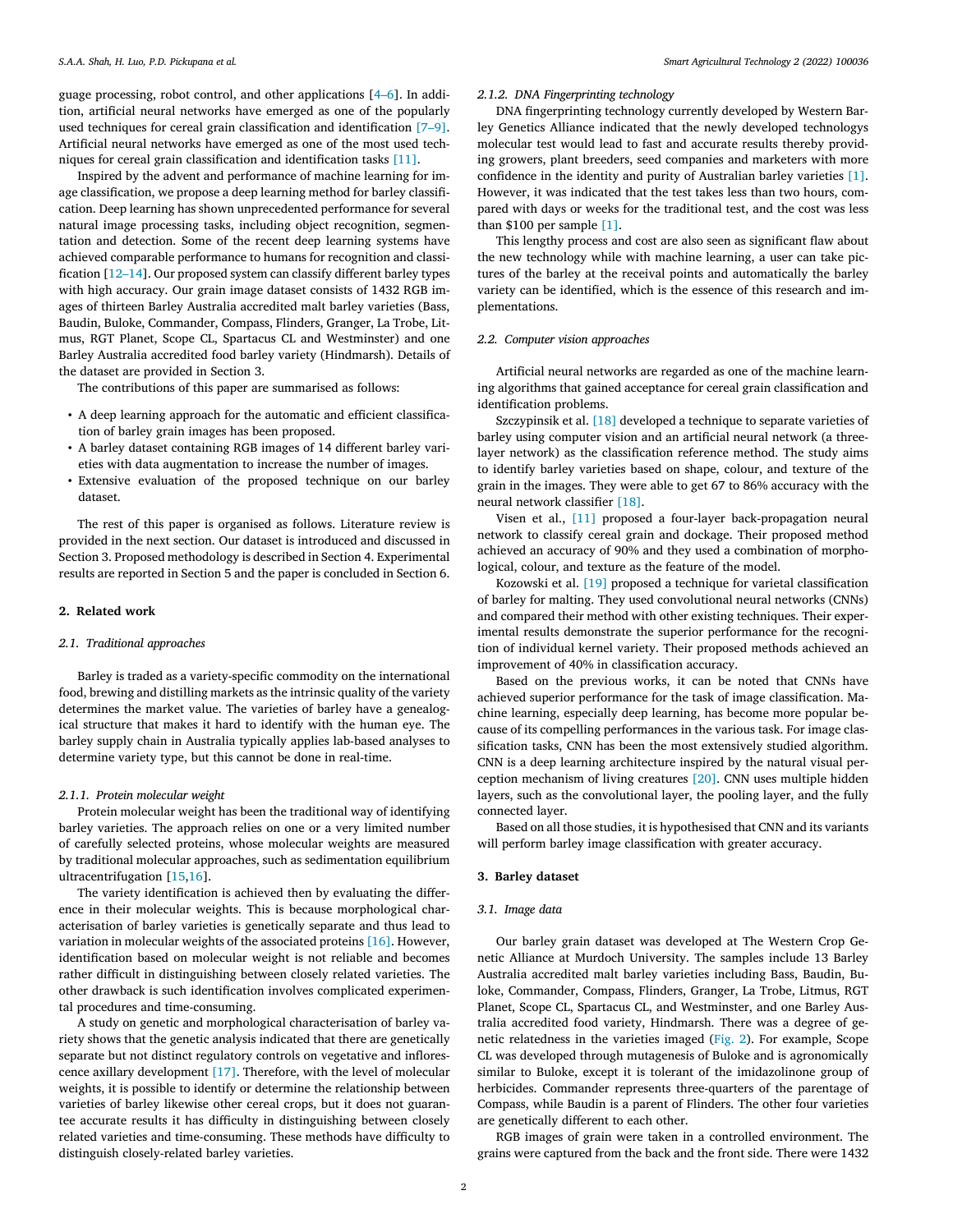#### <span id="page-4-0"></span>**Table 1**

Number of samples for each barley variety.

| Bass                | Baudin          | Buloke            | Commander       |
|---------------------|-----------------|-------------------|-----------------|
| 624                 | 636             | 696               | 612             |
| Compass             | <b>Flinders</b> | Granger           | Hindmarsh       |
| 600                 | 612             | 612               | 600             |
| La Trobe            | Litmus          | <b>RGT Planet</b> | <b>Scope CL</b> |
| 612                 | 600             | 600               | 600             |
| <b>Spartacus CL</b> | Westminster     | ۰                 | ۰               |
| 600                 | 600             | ۰                 | ۰               |
|                     |                 |                   |                 |

#### **Table 2**

Accuracy for each experiment.

| Classifier/Architecture          | Train Accuracy (%) | Validation Accuracy (%) | Test Accuracy (%) |  |  |
|----------------------------------|--------------------|-------------------------|-------------------|--|--|
| SVM (Back)                       | ۰                  |                         | 12                |  |  |
| SVM (Front)                      | ۰                  | ۰                       | 8                 |  |  |
| CNN with VGG16 (Back)            | 85                 | 75                      | 73                |  |  |
| CNN with VGG16 (Front)           | 64                 | 53                      | 59                |  |  |
| Feature Extraction + CNN (Back)  | 76                 | 88                      | 80                |  |  |
| Feature Extraction + CNN (Front) | 77                 | 89                      | 83                |  |  |
| Feature Extraction + SVM (Back)  | ۰                  | ۰                       | 94                |  |  |
| Feature Extraction + SVM (Front) | ٠                  |                         | 92                |  |  |



**Fig. 1.** Pre-processing of barley images. Removing watermark from the original image. Watermark is first detected and cropped from the image by replacing that region by black pixels.

high-quality RGB images, 716 for the back and 716 for the front side of the barley grains. Each variety had 600 to 696 images taken (Table 2). The images taken had a resolution of 1440 x 1220 pixels with 144 DPI and could be zoomed up to 2000 μm in length. Every image had a watermark on its bottom right. Therefore, all the images in the dataset are pre-processed as discussed in the following.

#### *3.2. Data acquisition*

The seed images were taken by Nikon DS-Fi 3 camera coupled with Research Stereo Microscope SMZ18, DS-L4 control unit and Schott AG Easy LED Double Spotlight. The camera was set as below: shutter speed 1/17 sec; iso 800; white balance 5500k; exposure compensation 0; shooting mode standard; metering mode average. For each variety at least 50 seeds with uniform shade and plumpness were selected to take images. For each seed, two images were taken, one from the front and the other from the back.

#### *3.3. Data pre-processing*

Image pre-processing is a common practice in image classification tasks. We perform two step pre-processing in this paper. Details are as follows:

#### *3.3.1. Noise removal*

Images of an object might be affected by the noise. We removed the noise from each image by first detecting the text, as shown in Fig. 1 (red box), and cropping the area which contains the watermark. This process was done automatically for every image.

#### *3.3.2. Data augmentation*

Next step in data pre-processing is the data augmentation. In situations, where data collection is expensive and time consuming; data cannot be collected from other resources, or the collected data is not well represented; data augmentation can be performed to generate diverse examples from the available data. This is particularly helpful if dataset size is very small and also helps to avoid overfitting of machine learning models. The efficient and the most common approach for data augmentation is to apply transformations such as translation, zoom, flips, shears, mirrors and colour perturbation on existing data [\[21\].](#page-6-0)

We perform data augmentation on our dataset and generate new and diverse images with different kind of transformations (as above) for each image as shown in [Fig.](#page-5-0) 3. We increased the sample size from 1432 to 8592 or by five folds.

#### **4. Proposed methodology**

#### *4.1. Proposed deep learning technique*

In this section, we describe our proposed deep learning technique for barley classification. Because we had a relatively small number of samples, we use a pre-trained deep learning model. All of the pre-trained models have been trained and tuned on the large-scale ImageNet dataset and are good for image classification, feature extraction, as well as transfer learning. The latter learning involves the reuse of knowledge from another related domain in the current domain, and deep learning has been very successfully utilised for various computer vision tasks, such as object identification, using transfer learning on different CNN architectures [\[22,23\]](#page-7-0).

AlexNet, ResNet and VGG16 are widely used CNN architectures because these networks have achieved very good performance on different benchmarks for object recognition tasks [\[24\].](#page-7-0) In this paper, we use the pre-trained VGG-16 architecture [\[25\]](#page-7-0) and perform transfer learning for the task of barley classification. In the following, we briefly describe VGG for completeness.

Visual Geometry Group (VGG) is a convolutional neural network model proposed by K. Simonyan and A. Zisserman in 2014 [\[25\].](#page-7-0) It has achieved one of the top performances in the ImageNet Large Scale Visual Recognition Challenge (ILSVRC) 2014. It utilises smaller filters of 3x3 with stride of 1 in convolution layer and uses same padding in pooling layers 2 x 2 with stride of 2 to provide better features extraction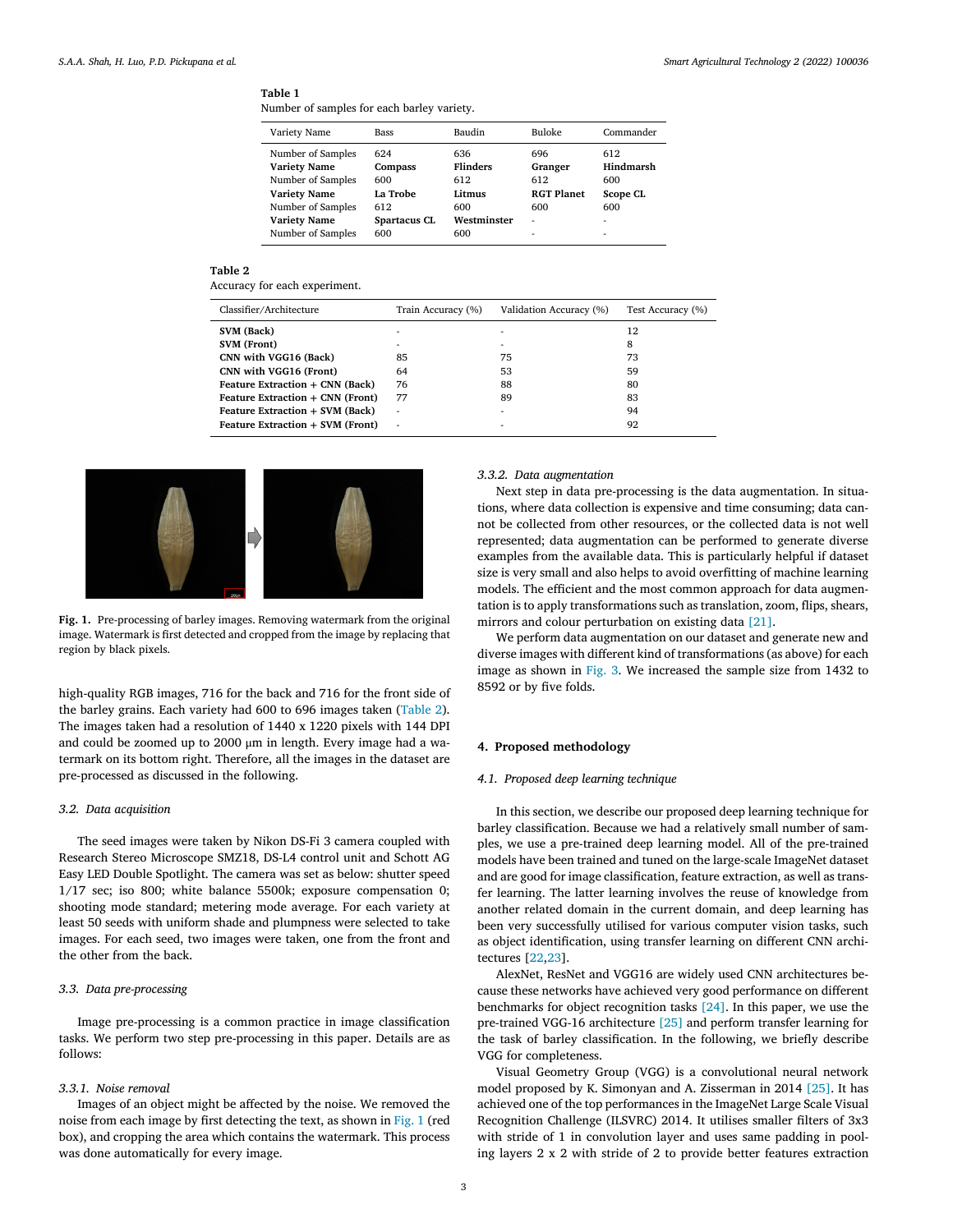<span id="page-5-0"></span>

**Fig. 2.** Pedigrees of varieties imaged.



**Fig. 3.** Data augmentation to increase the number of samples in the dataset.

from images, using much lower filters to increase the depth of network instead of its width plays a critical role in gaining higher performance.

The network consists of 13 convolutional layers and 5 max pooling layers followed by three dense layers. We perform transfer learning, which requires modification of the final layer of this model. To demonstrate the effectiveness of the proposed model, we use two different types of classifiers including support vector machine (SVM) and the traditional softmax layer (details in Section 5). With transfer learning (VGG), the only pre-processing required is to subtract the mean RGB value, computed on the training set, from each pixel [\[26\].](#page-7-0)

### *4.2. Baseline method*

We used support vector machine (SVM) as our baseline method. SVM is one of the most used machine learning algorithms. It has been used in a broad range of classification problems such as recognition and detection [\[27\].](#page-7-0) However, to perform well in different situations, SVM must be tuned with a suitable kernel. Karamizadeh, et al. [\[27\]](#page-7-0) mentioned that SVM could handle both linear and non-linear patterns but with different types of kernel.

#### **5. Results and discussion**

In the first experiment, the model was trained using Radial Basis Function (RBF) kernel SVM as the classifier. The dataset with raw images was split into two, for training and as the test dataset. Hyperparameters were left with default settings, i.e.,  $C = 1$  and gamma was set to auto depreciate. The RBF SVM model was run twice for each back and front images. The SVM achieved an accuracy of 12% for the back images model and 8% for the front image model. This was anticipated

| Table 3<br>Accuracy of fusion models. |                   |  |  |  |  |  |  |
|---------------------------------------|-------------------|--|--|--|--|--|--|
| Classifier/Architecture               | Test Accuracy (%) |  |  |  |  |  |  |
| <b>Feature Extraction + CNN</b>       | 74                |  |  |  |  |  |  |
| <b>Feature Extraction + SVM</b>       | 94                |  |  |  |  |  |  |

**Feature Extraction + SVM (10-folds)** 94

because SVM is not the best classifier to use when dealing with image classification problem. However, the model predicted only up to five varieties from the confusion matrix while leaving the other nine with zero predictions.

In the second experiment, the pre-trained VGG16 was used, split for training, testing, and validation with a proportion of 80, 10, and 10 per cent, respectively. The proposed model was fine-tuned separately for the back and front barley images. The proposed model achieved 75% accuracy for the validation set (back images) and 73% accuracy for test images (back) as reported in [Table](#page-4-0) 2. For front images, 53% and 59% validation and test accuracy were achieved compared to the baseline SVM classifier.

In the third experiment, the model for feature extraction allowed dropping of the last layer of the model, with the features extracted from the last dense layer. Next, two different classifiers were trained to predict the class of input barley images using the extracted deep features. The extracted features were given as an input to a one-layer CNN with SoftMax. As a result, model accuracy increased, with a validation accuracy of 88% and test accuracy of 80% for the back image, with 89% validation and 83% test accuracy for the front image. Next, the SVM classifier was used as the last layer of the network. SVM is a good classifier and suitable for several problem domains. The features extracted from the deep learning model were fed to the SMV classifier. As a result, the enhanced model achieved 94% accuracy for back images and 92% for front images [\(Table](#page-4-0) 2).

In the fourth experiment, the output of the back-model (trained on back images) and front-model (trained on front images) were fused by concatenating the features extracted from each model (Table 3). The model achieved 74% accuracy with a soft-max layer. The model then achieved 94% with an SVM classifier. These results demonstrate the effectiveness of fusing the front and the back model features. To further validate the effectiveness of our model, we ran our experiments tenfold with a random selection of the training and test datasets, with an average accuracy of 94%.

[Table](#page-6-0) 4 shows the confusion matrix. It can be noted that almost every variety has been classified with an accuracy of over 90%. Flinders had the lowest classification accuracy of 87%. The confusion matrix also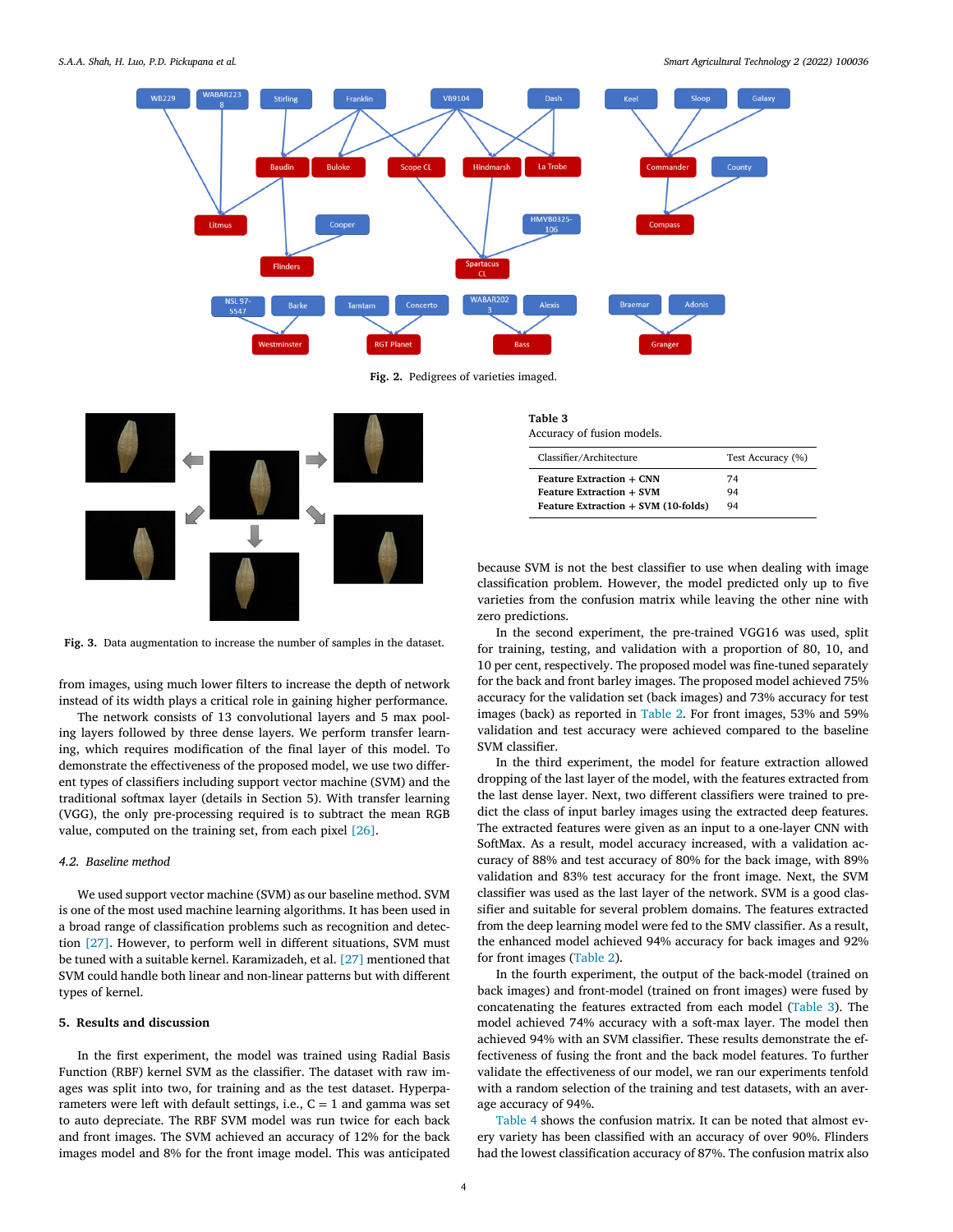#### <span id="page-6-0"></span>**Table 4**

| Confusion Matrix for the fusion model. (% Accuracy). |  |  |  |  |
|------------------------------------------------------|--|--|--|--|
|------------------------------------------------------|--|--|--|--|

| True/ Prediction  | Bas                      | Bau | Bul                      | Cmr | Cps                      | Fli            | Gra          | Hin                      | LaT                      | Lit                      | <b>RGT</b>   | Sco                      | Spa            | Wes |
|-------------------|--------------------------|-----|--------------------------|-----|--------------------------|----------------|--------------|--------------------------|--------------------------|--------------------------|--------------|--------------------------|----------------|-----|
| <b>Bass</b>       | 92                       | ٠   |                          | 1   | ٠                        | 2              | ۰            |                          |                          | ۰                        | 4            | $\overline{2}$           |                |     |
| <b>Baudin</b>     | ۰                        | 99  | ٠                        | ٠   | ۰                        | ۰              | ۰            | $\overline{\phantom{a}}$ | $\overline{\phantom{a}}$ | ۰                        | ۰            | 1                        | ۰              |     |
| <b>Buloke</b>     | ۰                        | ۰   | 97                       | 1   | ۰                        | ۰              | ۰            | 1                        | $\overline{\phantom{a}}$ | $\overline{\phantom{a}}$ | ۰            |                          | ٠              |     |
| Commander         | ٠                        | ٠   | $\mathbf{1}$             | 98  | ٠                        | ٠              | ٠            | ٠                        | $\overline{\phantom{a}}$ | ٠                        | 1            | $\overline{\phantom{a}}$ | ۰              |     |
| Compass           | ۰                        | ۰   | ٠                        | ÷.  | 90                       | $\mathbf{1}$   | ٠            | ٠                        |                          | $\overline{\phantom{a}}$ |              | 3                        | 3              | 2   |
| <b>Flinders</b>   | 9                        | ۰   | ٠                        | ٠   | ۰                        | 87             | $\mathbf{1}$ | ٠                        | 1                        | $\overline{\phantom{a}}$ | 1            | $\mathbf{1}$             | ٠              |     |
| Granger           | $\mathbf{2}$             | ٠   | $\overline{\phantom{a}}$ | ٠   | $\mathbf{1}$             | $\overline{2}$ | 91           | ٠                        | $\overline{\phantom{a}}$ | $\overline{4}$           | $\mathbf{1}$ | $\overline{\phantom{a}}$ | ۰              |     |
| Hindmarsh         | ٠                        | ٠   | ٠                        | ٠   | 1                        | ٠              | ٠            | 98                       | $\overline{\phantom{a}}$ | $\overline{\phantom{a}}$ | ۰            | ٠                        |                |     |
| La Trobe          | $\overline{\phantom{a}}$ | ٠   |                          | ۰   | ٠                        | $\mathbf{1}$   | ۰            | ٠                        | 94                       | ٠                        |              | $\overline{\phantom{a}}$ | 5              |     |
| Litmus            | ۰                        | ۰   | $\overline{\phantom{a}}$ | ٠   | 1                        | 1              | $\mathbf{1}$ | ٠                        | $\overline{\phantom{a}}$ | 95                       | ۰            | 1                        | $\overline{2}$ |     |
| <b>RGT Planet</b> | 3                        | ٠   | $\overline{\phantom{a}}$ | ٠   | ٠                        | 3              | ۰            | ۰                        | $\overline{\phantom{a}}$ | ٠                        | 92           | $\overline{2}$           | ۰              |     |
| Scope CL          | 1                        | ٠   | $\overline{\phantom{a}}$ | ۰   |                          | ۰              | $\mathbf{1}$ | ٠                        | $\overline{\phantom{a}}$ | $\overline{\phantom{a}}$ | ۰            | 96                       | $\mathbf{1}$   |     |
| Spartacus CL3     | ۰                        | ۰   |                          | ٠   | $\mathbf{1}$             | ٠              |              | ٠                        | 7                        | ٠                        |              | ٠                        | 92             | ۰   |
| Westminster       | 3                        | ٠   | $\overline{\phantom{a}}$ | ٠   | $\overline{\phantom{a}}$ | 2              | ٠            | ٠                        | $\overline{\phantom{a}}$ | 1                        | 1            | $\overline{\phantom{a}}$ | ٠              | 93  |

demonstrates several misclassifications. As many of the varieties were products or derivatives of another variety imaged [\(Fig.](#page-5-0) 2), they may have similar morphological characteristics and textures. The genealogical structure of the variety, therefore, limits the accuracy of any visual model. Surprisingly, Hindmarsh and La Trobe were rarely misclassified, while La Trobe and Spartacus CL were more often misclassified. Spartacus CL was predicted as La Trobe 7% of the time, and La Trobe was predicted as Spartacus CL 5%. While Flinders and Bass share a semi-dwarf heritage, their genetics are not similar, but Flinders was predicted as Bass 9% of the time. The genealogical structure of the variety limits the accuracy of the model.

**Computation Time:** Our experiments were run on Intel Corei5 computer with 16GB RAM. The average testing time for our proposed deep learning model is around 4ms per image that makes it suitable for realtime applications e.g., automatic barley variety recognition using mobile phone.

#### **6. Conclusion and future directions**

In this paper, we propose a deep learning technique for barley classification. The paper aims for an automatic image-based solution to identify 14 different barley varieties. The current methods in the field/industry are either time-consuming or expensive. The proposed method provides an efficient and cost effective solution. The results showed that the baseline SVM did not perform well compared to the deep learning algorithms. This is expected because the deep learning model learns more distinctive features compared to SVM. For the deep learning algorithm, we use pre-trained VGG16 architecture. We modified the model by using feature extraction and also performed transfer learning by replacing the last layer of the CNN.

The model performed well with a high overall accuracy and 94% of accuracy and consistent performance throughout ten folds crossvalidation. Our proposed model outperforms the baseline model and achieves an average accuracy of 94% when both the front and back models are fused.

To enhance the accuracy and reduce the misclassification of the model, a larger RGB image dataset is required for the training of deep neural networks. In addition, for the model to be useful on receival, it would need to be assessed in uncontrolled environments; work with lower resolution images produced from mobile devices like a mobile phone; and detect more than one grain in an image. Other deep learning classification method and advanced preprocessing methods also need exploring. Another important research direction is to assess the ability of the model to predict the purity of barley grain in a sample. The purity of barley grain is essential for malting purposes and seed sale. In our future work, we intend to address this challenge by enhancing our current deep learning technique and by proposing new methods.

#### **Acknowledgments**

This research is supported by Murdoch University.

#### **References**

- [1] Agriculture-WA, New barley variety purity test to boost supply chain integrity (2019). [https://www.agric.wa.gov.au/news/media-releases/new-barley-variety](https://www.agric.wa.gov.au/news/media-releases/new-barley-variety-purity-test-boost-supply-chain-integrity)purity-test-boost-supply-chain-integrity.
- [2] M. Kocioek, P.M. Szczypiski, A. Klepaczko, Preprocessing of barley grain images for defect identification, in: 2017 Signal Processing: Algorithms, Architectures, Arrangements, and Applications (SPA), 2017, pp. 365–370, doi[:10.23919/SPA.2017.8166894.](https://doi.org/10.23919/SPA.2017.8166894)
- [3] M.I. [Jordan,](http://refhub.elsevier.com/S2772-3755(22)00003-X/sbref0003) T.M. [Mitchell,](http://refhub.elsevier.com/S2772-3755(22)00003-X/sbref0003) Machine learning: trends, [perspectives,](http://refhub.elsevier.com/S2772-3755(22)00003-X/sbref0003) and prospects, Science (New York, N.Y.) 349 (6245) (2015) 255–260.
- [4] S. [Khan,](http://refhub.elsevier.com/S2772-3755(22)00003-X/sbref0004) H. [Rahmani,](http://refhub.elsevier.com/S2772-3755(22)00003-X/sbref0004) [S.A.A.](http://refhub.elsevier.com/S2772-3755(22)00003-X/sbref0004) Shah, M. [Bennamoun,](http://refhub.elsevier.com/S2772-3755(22)00003-X/sbref0004) A guide to [convolutional](http://refhub.elsevier.com/S2772-3755(22)00003-X/sbref0004) neural networks for computer vision, Synthesis Lectures on Computer Vision 8 (1) (2018) 1–207.
- [5] N. [Mirnateghi,](http://refhub.elsevier.com/S2772-3755(22)00003-X/sbref0005) [S.A.A.](http://refhub.elsevier.com/S2772-3755(22)00003-X/sbref0005) Shah, M. [Bennamoun,](http://refhub.elsevier.com/S2772-3755(22)00003-X/sbref0005) Deep bayesian image set classification: a defence approach against adversarial attacks, arXiv preprint [arXiv:2108.10217](http://refhub.elsevier.com/S2772-3755(22)00003-X/sbref0005) (2021).
- [6] [S.A.A.](http://refhub.elsevier.com/S2772-3755(22)00003-X/sbref0006) Shah, M. [Bennamoun,](http://refhub.elsevier.com/S2772-3755(22)00003-X/sbref0006) F. [Boussaid,](http://refhub.elsevier.com/S2772-3755(22)00003-X/sbref0006) A.A. [El-Sallam,](http://refhub.elsevier.com/S2772-3755(22)00003-X/sbref0006) Automatic object detection using objectness measure, in: 2013 1st [International](http://refhub.elsevier.com/S2772-3755(22)00003-X/sbref0006) Conference on Communications, Signal Processing, and their Applications (ICCSPA), IEEE, 2013, pp. 1–6.
- [7] A. [Douik,](http://refhub.elsevier.com/S2772-3755(22)00003-X/sbref0007) M. [Abdellaoui,](http://refhub.elsevier.com/S2772-3755(22)00003-X/sbref0007) Cereal grain classification by optimal features and intelligent classifiers, International Journal of Computers [Communications](http://refhub.elsevier.com/S2772-3755(22)00003-X/sbref0007) & Control 5 (4) (2010) 506–516.
- [8] J. [Paliwal,](http://refhub.elsevier.com/S2772-3755(22)00003-X/sbref0008) N.S. [Visen,](http://refhub.elsevier.com/S2772-3755(22)00003-X/sbref0008) D.S. [Jayas,](http://refhub.elsevier.com/S2772-3755(22)00003-X/sbref0008) N. [White,](http://refhub.elsevier.com/S2772-3755(22)00003-X/sbref0008) Cereal grain and dockage [identification](http://refhub.elsevier.com/S2772-3755(22)00003-X/sbref0008) using machine vision, Biosystems Engineering 85 (1) (2003) 51–57.
- [9] K. [Laabassi,](http://refhub.elsevier.com/S2772-3755(22)00003-X/sbref0009) M.A. [Belarbi,](http://refhub.elsevier.com/S2772-3755(22)00003-X/sbref0009) S. [Mahmoudi,](http://refhub.elsevier.com/S2772-3755(22)00003-X/sbref0009) S.A. [Mahmoudi,](http://refhub.elsevier.com/S2772-3755(22)00003-X/sbref0009) K. [Ferhat,](http://refhub.elsevier.com/S2772-3755(22)00003-X/sbref0009) Wheat varieties [identification](http://refhub.elsevier.com/S2772-3755(22)00003-X/sbref0009) based on a deep learning approach, Journal of the Saudi Society of Agricultural Sciences (2021).
- [10] H.O. [Velesaca,](http://refhub.elsevier.com/S2772-3755(22)00003-X/sbref0010) R. [Mira,](http://refhub.elsevier.com/S2772-3755(22)00003-X/sbref0010) P.L. [Suárez,](http://refhub.elsevier.com/S2772-3755(22)00003-X/sbref0010) C.X. [Larrea,](http://refhub.elsevier.com/S2772-3755(22)00003-X/sbref0010) A.D. [Sappa,](http://refhub.elsevier.com/S2772-3755(22)00003-X/sbref0010) Deep learning based corn kernel [classification,](http://refhub.elsevier.com/S2772-3755(22)00003-X/sbref0010) in: Proceedings of the IEEE/CVF Conference on Computer Vision and Pattern Recognition Workshops, 2020, pp. 66–67.
- [11] N.S. [Visen,](http://refhub.elsevier.com/S2772-3755(22)00003-X/sbref0011) J. [Paliwal,](http://refhub.elsevier.com/S2772-3755(22)00003-X/sbref0011) D.S. [Jayas,](http://refhub.elsevier.com/S2772-3755(22)00003-X/sbref0011) N. [White,](http://refhub.elsevier.com/S2772-3755(22)00003-X/sbref0011) [Ae-automation](http://refhub.elsevier.com/S2772-3755(22)00003-X/sbref0011) and emerging technologies: specialist neural networks for cereal grain classification, Biosystems Engineering 82 (2) (2002) 151–159.
- [12] D. [Silver,](http://refhub.elsevier.com/S2772-3755(22)00003-X/sbref0012) J. [Schrittwieser,](http://refhub.elsevier.com/S2772-3755(22)00003-X/sbref0012) K. [Simonyan,](http://refhub.elsevier.com/S2772-3755(22)00003-X/sbref0012) I. [Antonoglou,](http://refhub.elsevier.com/S2772-3755(22)00003-X/sbref0012) A. [Huang,](http://refhub.elsevier.com/S2772-3755(22)00003-X/sbref0012) A. [Guez,](http://refhub.elsevier.com/S2772-3755(22)00003-X/sbref0012) T. Hubert, L. [Baker,](http://refhub.elsevier.com/S2772-3755(22)00003-X/sbref0012) M. [Lai,](http://refhub.elsevier.com/S2772-3755(22)00003-X/sbref0012) A. [Bolton,](http://refhub.elsevier.com/S2772-3755(22)00003-X/sbref0012) et [al.,](http://refhub.elsevier.com/S2772-3755(22)00003-X/sbref0012) Mastering the game of go without human [knowledge,](http://refhub.elsevier.com/S2772-3755(22)00003-X/sbref0012) Nature 550 (7676) (2017) 354–359.
- [13] J.X. [Chen,](http://refhub.elsevier.com/S2772-3755(22)00003-X/sbref0013) The evolution of [computing:](http://refhub.elsevier.com/S2772-3755(22)00003-X/sbref0013) alphago, Computing in Science & Engineering 18 (4) (2016) 4–7.
- [14] [S.A.A.](http://refhub.elsevier.com/S2772-3755(22)00003-X/sbref0014) Shah, M. [Bennamoun,](http://refhub.elsevier.com/S2772-3755(22)00003-X/sbref0014) F. [Boussaid,](http://refhub.elsevier.com/S2772-3755(22)00003-X/sbref0014) Iterative deep learning for image set based face and object recognition, [Neurocomputing](http://refhub.elsevier.com/S2772-3755(22)00003-X/sbref0014) 174 (2016) 866–874.
- [15] A.B. [Christensen,](http://refhub.elsevier.com/S2772-3755(22)00003-X/sbref0015) [B.H.O.](http://refhub.elsevier.com/S2772-3755(22)00003-X/sbref0015) Cho, M. [Næsby,](http://refhub.elsevier.com/S2772-3755(22)00003-X/sbref0015) P.L. [Gregersen,](http://refhub.elsevier.com/S2772-3755(22)00003-X/sbref0015) J. [Brandt,](http://refhub.elsevier.com/S2772-3755(22)00003-X/sbref0015) K. [Madriz-Ordeñana,](http://refhub.elsevier.com/S2772-3755(22)00003-X/sbref0015) D.B. [Collinge,](http://refhub.elsevier.com/S2772-3755(22)00003-X/sbref0015) H. [Thordal-Christensen,](http://refhub.elsevier.com/S2772-3755(22)00003-X/sbref0015) The molecular characterization of two barley proteins establishes the novel PR-17 family of pathogenesis-related proteins, Molecular plant pathology 3 (3) (2002) 135–144.
- [16] J.M. [Field,](http://refhub.elsevier.com/S2772-3755(22)00003-X/sbref0016) P.R. [Shewry,](http://refhub.elsevier.com/S2772-3755(22)00003-X/sbref0016) B.J. [Miflin,](http://refhub.elsevier.com/S2772-3755(22)00003-X/sbref0016) J.F. [March,](http://refhub.elsevier.com/S2772-3755(22)00003-X/sbref0016) The purification and [characterization](http://refhub.elsevier.com/S2772-3755(22)00003-X/sbref0016) of homologous high molecular weight storage proteins from grain of wheat, rye and barley, Theoretical and Applied Genetics 62 (4) (1982) 329–336.
- [17] S. [Babb,](http://refhub.elsevier.com/S2772-3755(22)00003-X/sbref0017) G. [Muehlbauer,](http://refhub.elsevier.com/S2772-3755(22)00003-X/sbref0017) Genetic and morphological [characterization](http://refhub.elsevier.com/S2772-3755(22)00003-X/sbref0017) of the barley uniculm2 (cul2) mutant, Theoretical and Applied Genetics 106 (5) (2003) 846–857.
- [18] P.M. [Szczypiński,](http://refhub.elsevier.com/S2772-3755(22)00003-X/sbref0018) A. [Klepaczko,](http://refhub.elsevier.com/S2772-3755(22)00003-X/sbref0018) P. [Zapotoczny,](http://refhub.elsevier.com/S2772-3755(22)00003-X/sbref0018) Identifying barley varieties by computer vision, Computers and Electronics in Agriculture 110 (2015) 1–8.
- [19] M. [Kozłowski,](http://refhub.elsevier.com/S2772-3755(22)00003-X/sbref0019) P. [Górecki,](http://refhub.elsevier.com/S2772-3755(22)00003-X/sbref0019) P.M. [Szczypiński,](http://refhub.elsevier.com/S2772-3755(22)00003-X/sbref0019) Varietal [classification](http://refhub.elsevier.com/S2772-3755(22)00003-X/sbref0019) of barley by convolutional neural networks, Biosystems Engineering 184 (2019) 155–165.
- [20] J. [Gu,](http://refhub.elsevier.com/S2772-3755(22)00003-X/sbref0020) Z. [Wang,](http://refhub.elsevier.com/S2772-3755(22)00003-X/sbref0020) J. [Kuen,](http://refhub.elsevier.com/S2772-3755(22)00003-X/sbref0020) L. [Ma,](http://refhub.elsevier.com/S2772-3755(22)00003-X/sbref0020) A. [Shahroudy,](http://refhub.elsevier.com/S2772-3755(22)00003-X/sbref0020) B. [Shuai,](http://refhub.elsevier.com/S2772-3755(22)00003-X/sbref0020) T. [Liu,](http://refhub.elsevier.com/S2772-3755(22)00003-X/sbref0020) X. [Wang,](http://refhub.elsevier.com/S2772-3755(22)00003-X/sbref0020) G. [Wang,](http://refhub.elsevier.com/S2772-3755(22)00003-X/sbref0020) J. [Cai,](http://refhub.elsevier.com/S2772-3755(22)00003-X/sbref0020) et [al.,](http://refhub.elsevier.com/S2772-3755(22)00003-X/sbref0020) Recent advances in [convolutional](http://refhub.elsevier.com/S2772-3755(22)00003-X/sbref0020) neural networks, Pattern recognition 77 (2018) 354–377.